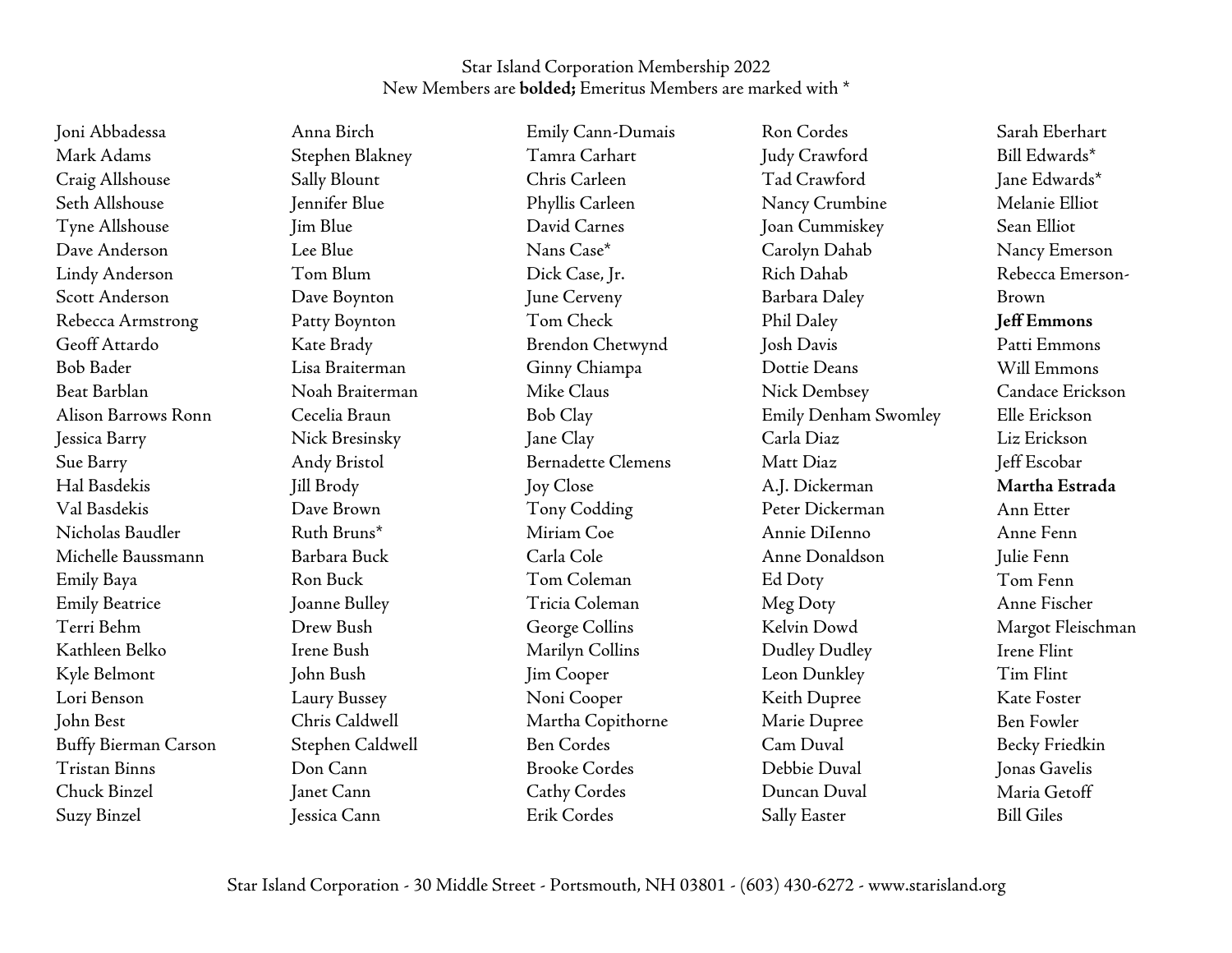| <b>Bob Giles</b>         | Kemp Harris            | Elizabeth Hutchinson | Gary Kunz           | Karen Mairs        |
|--------------------------|------------------------|----------------------|---------------------|--------------------|
| Lorain Giles             | Marcia Hart-Quinby     | Johanna Jackson      | Michelle Kunz       | Carol Mairs*       |
| <b>Bill Gimpel</b>       | Susan Hasty            | CJ Jenkins           | Margaret Ladner     | Justina Maji       |
| Chris Gimpel             | Doug Hatfield          | Lisa Jennings        | Sarah Ladner Gomez  | Sumar Maji         |
| Sarah Gordon             | Judy Hatfield          | Paul Jennings        | Kurt Langer         | Molly Mansfield    |
| Elizabeth Grassin        | Sarah Hawkins          | David Jones          | Maura LaRocca       | Susy Mansfield     |
| Bob Gray                 | Georgie Haykin         | Edmund Jones         | Shelley Lauer-Bader | Tom Mansfield      |
| Darren Grebe             | Karilyn Heisen         | <b>Emily Jones</b>   | Kristin Laverty     | Drew Martin        |
| Lois Grebe               | Lisa Heisterkamp Davis | Scott Jones          | Suzy Lawrence       | Ric Martini        |
| <b>Brad Greeley</b>      | Amy Henrie             | Bob Jorgensen        | Annie Lenox         | Karen Mathiasen    |
| <b>Catherine Greeley</b> | Anna Henschel          | Bobby Jorgensen      | Connie Lentz        | Keri Mattaliano    |
| Nate Greeley             | Vic Henschel           | Julie Jowaisas       | Meg LeSchack        | Andrea Maxwell     |
| Alison Green             | <b>Jessica Hessel</b>  | Joy Kaubin           | <b>Bob Levine</b>   | Suzanne May        |
| Lucia Green-Weiskel      | John Hickey            | Dave Kay             | Margy Levine Young  | Tom McCarran       |
| Kristen Greger           | Jeremy Hill            | Maureen Kellman      | Paul Lietar         | Hally McGehean     |
| Lisa Gresser             | Cori Hoffman           | Roger Kellman        | Robbie Lietar       | Dennis McGuire     |
| Jane Griffiths           | John Hoffman           | Laird Kelly          | Beth Lilly          | Christana McKnight |
| Tom Griffiths            | Merrilyn Holcomb*      | Tara Kelly           | John Lintner        | Tom McNaugher      |
| Margaret Grometstein     | Patricia Hollingsworth | Esther Kennedy       | Leslie Lintner      | Meg McVey          |
| Randall Grometstein      | Joyce Homan*           | Sharon Kennedy       | Jared Lipton        | Amy Meek           |
| Meg Gurley               | Sarah Hooker           | Tom Kennedy          | Jim Locke           | Irene Mehnert      |
| Marion Halberg           | June House             | <b>Bill Kerr</b>     | Jeff Loewer         | Dave Mellen        |
| Beverly Hallman          | Anne Howe              | Carolyn Kerr         | <b>Jill Loewer</b>  | Mary Ellen Mellen  |
| Aaron Hamburger          | Nate Hubbard           | Jenn Khavari         | Kris LoFrumento     | Betsy Mena         |
| Bob Hamilton*            | Stephanie Hubbard      | Gifford King         | Kathy Lord          | Lois Meyer         |
| Jean Hamilton*           | Celia Hubbard Ryan     | Matthew King         | Jesse Lore          | Nancy Meyer        |
| Jean Hamilton*           | Aliza Hunnicutt        | <b>Bill Knox</b>     | Abby Lourie         | Dug Miller         |
| Liz Hanna                | Kathleen Hunter        | Ellen Koenig         | Rodney Lowe         | Nancy Miller       |
| Michael Hardiman         | Aziz Huq               | Allen Kone           | Julie Mabey         | Bea Miller*        |

Cydney Mahoney

Ally Miner

Becky Konkle

Chris Harrington

Phil Hurzeler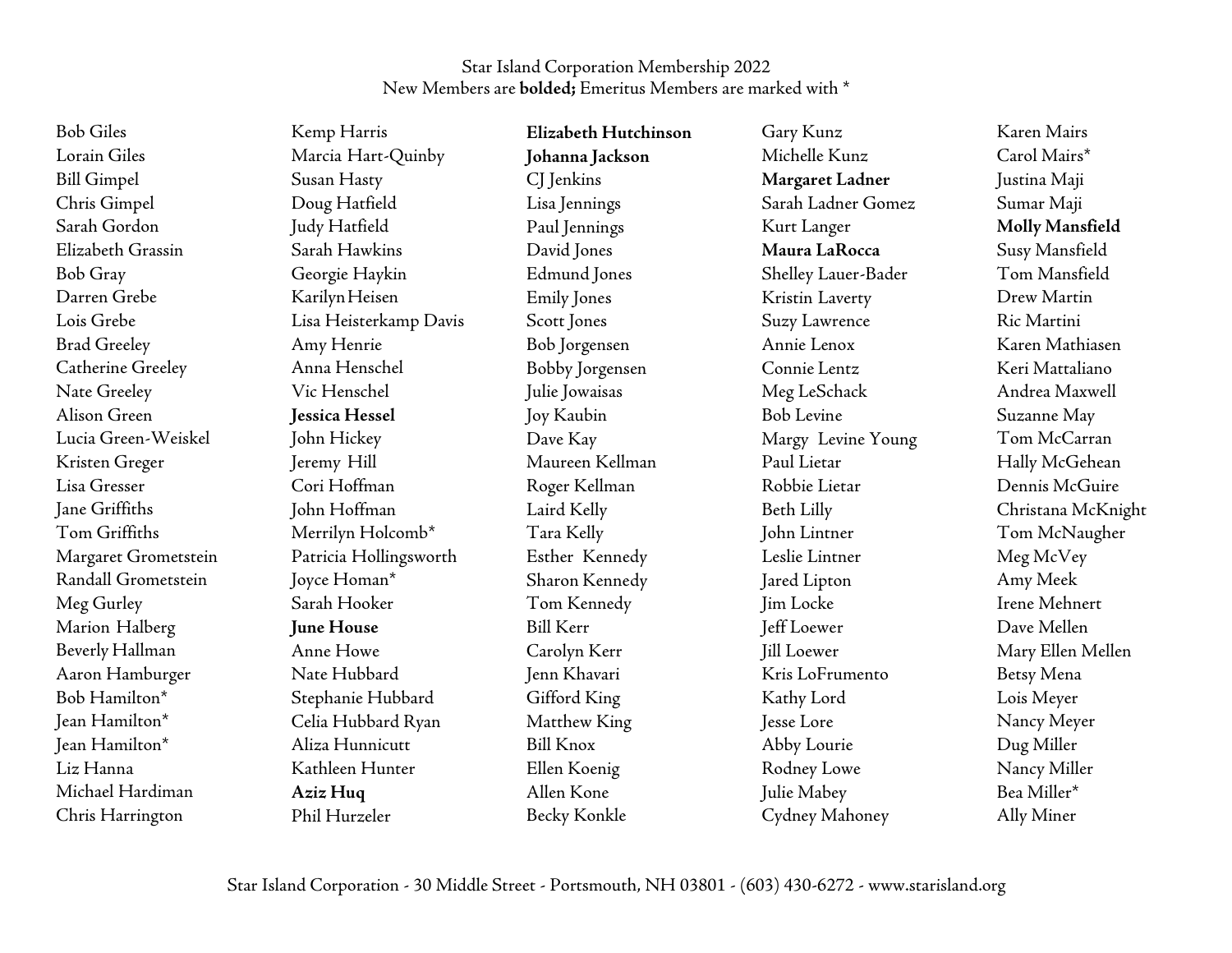Fiona Monllor Mark Nash Chris Nelson Kurt Nygren Iyabo Obasanjo Tim O'Donnell Sally Oesterling Joan O'Hara Dennis O'Keefe Jessy O'Keefe Kelsey O'Keefe Susan O'Loughlin Chris Palazzolo Cyndy Parr Steve Parr Bruce Parsons Diane Parsons Clarise Patton Nina Peluso Suellen Peluso Rion Pendergrass Betsy Peterson Bill Peterson Russ Peterson Sue Peterson David Phoenix Susie Phoenix Jocelyn Pierce Pam Pierce Phil Pierce

Bruce Pollack-Johnson Linda Pollack-Johnson Laurie Powsner Gabrielle Prochaska Janice Prochaska Jim Prochaska Jodi Prochaska Martini John Proctor\* David Provost Nancy Provost John Pustell Phil Quatrochi Caroline Quijada David Quinby Mike Ramnarine Peter Randall\* Annaliese Reutemann Dave Reynolds Carolyn Rick John Robbins Karen Robie Matt Ronn April Rosario Sarah Russell Ed Rutledge Chuck Rzepka Jane Rzepka Melissa Saggerer Judy Samuelson Libby Sanderson

Laurence Saunders Kelly Schnur Ken Schoman\* Sara Schoman\* Martin Schrage Seth Schrage Phil Sears Madeline Sedovic Norm Seggel Jim Sersich Jackie Shapiro Peter Shoults Kristen Simard Neil Simister Jon Skillman John Skillman\* Pat Skillman\* Bonnie Smith Marlene Smurzynski Rosemarie Smurzynski Tom Smurzynski Kay Snowden Topher Soltys Abby Soule Ben Soule Cayce Soule Emily Soule Jane Soule Marc Soule Nathan Soule

Win Southworth Marc Spisto Peter Squires Theresa St. John-Siegel Charlie Stauffacher Jean Stefanik Athena Steinkraus Annie Stewart Caroline Stewart Scott Stewart Carl Sturken Cheryl-Anne Sturken Marita Sturken Barbara Sturken Peterson Bethany Swanson Ken Swanson Hannah Swomley Bonnie Sylvester Debby Taylor Tom Taylor Matt Terenna Tony Thomas Chelia Thorpe\* Hope Thurlow Bill Tibbs Donna Titus\* Ted Trainer Susan Treleaven Mary Trudeau

Tanya Van Order Dusty Varney Jessica Vega Ali Walton Deb Walton Tom Walton Patti Washburn Brenda Watts Joe Watts, III Joe Watts, IV Arlyn Weeks Katy Weeks Debbie Weiner Soule David Weinert Bunny Wells\* Kathy West Phill West Lynne Weygint David Whitford Sara Whitford Edie Whitney Steve Whitney Jennifer Whitten Dan Williams Lois Williams Louise Williams Rick Wilson Wendy Wilson Kitsy Winthrop Nancy Witherell